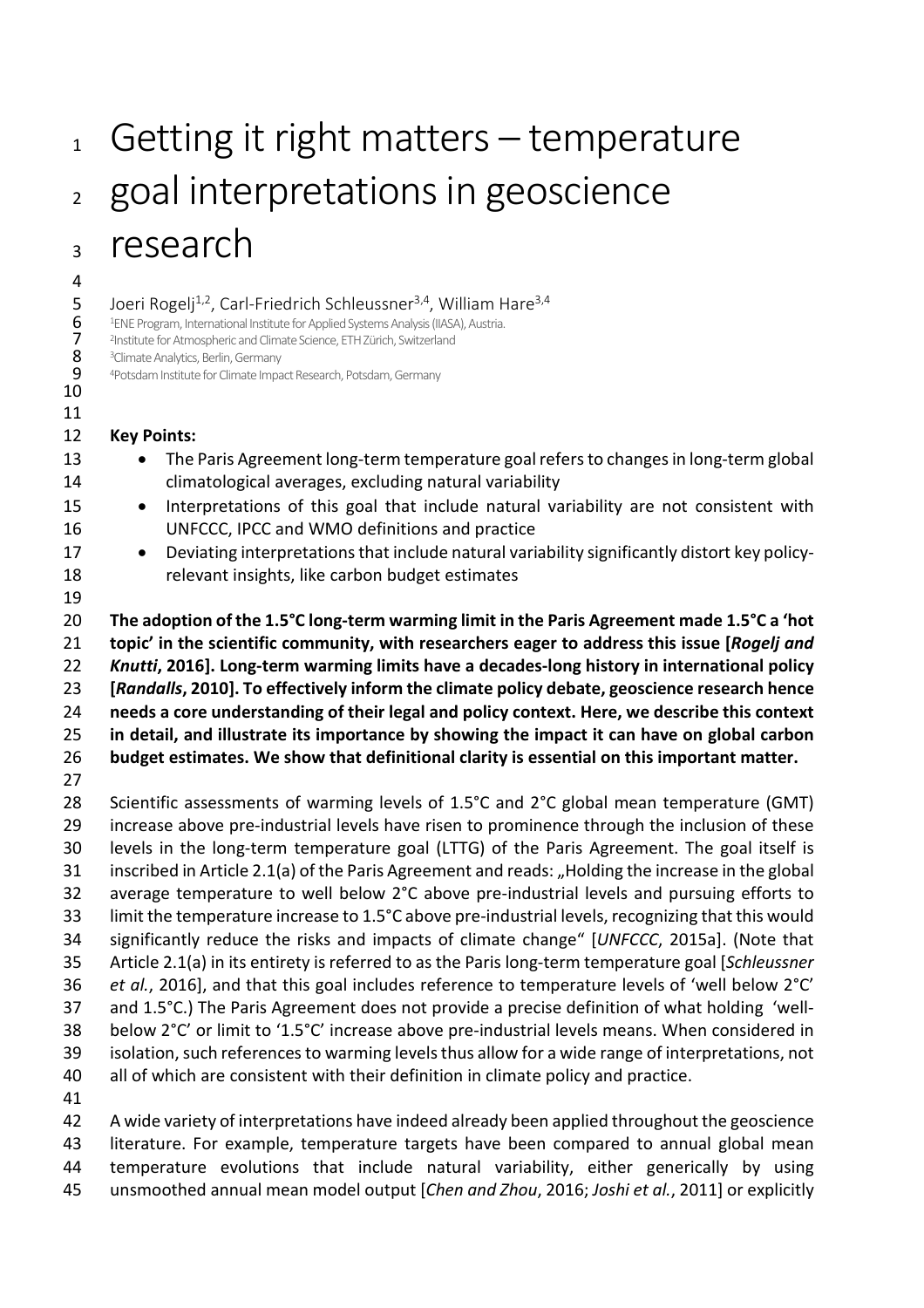by showing how the Inter-decadal Pacific Oscillation influences the year in which the 1.5°C Paris temperature limit could be breached [*Henley and King*, 2017]. Other studies have analyzed 1.5°C or 2°C worlds based on decadal-averages around these temperature levels [*King et al.*, 2017], or suggest to use averaging windows which are at least a few decades in width [*James et al.*, 2017]. Studies have furthermore interpreted global mean temperature targetsto apply to increases in regional temperatures[*Chen and Zhou*, 2016; *Joshi et al.*, 2011] or to temperatures over land only [*Huntingford and Mercado*, 2016]. Finally, studies have also interpreted the temperature levels referred to in the Paris Agreement's long-term temperature goal as long-term climatological global means [*Lehner et al.*, 2017; *Sanderson et al.*, 2016; *Sanderson et al.*, 2017].

 These widely different interpretations lead to quite different insights, and definitional clarity is hence necessary to ensure effective, policy relevant communication and discussions in and outside the geoscience community on this politically sensitive matter. What would be an appropriate interpretation of the temperature limit included in the Paris Agreement? The answer lies in rigorous analysis of the available information and examination of the context – in this case the legal framework of the United Nations Framework Convention on Climate Change (UNFCCC).

 The 1992 Climate Convention and successive IPCC reports provide a clear guidance here. The Climate Convention (UNFCCC), to which the Paris agreement is a subsidiary legal instrument, contains the definition of climate change in its Article 1 [*UNFCCC*, 1992]. This definition makes clear that for the purpose of the UNFCCC and any related legal instrument, climate change "means a change of climate which is attributed directly or indirectly to human activity that alters the composition of the global atmosphere and which is in addition to natural climate variability observed over comparable time periods". In addition, the most recent IPCC Assessment (AR5) provides further clarity by defining 'climate' as the statistical description in terms of the mean and variability of relevant quantities over a period of time, with a classical period for averaging being 30 years, also commonly used by the World Meteorological Organization (WMO). It further goes on to define 'climate change', from any cause, as a statistically identifiable change in 'climate' statistics that 'persists for an extended period, typically decades or longer' [*IPCC*, 2013a].

 In the Paris Agreement context, the UNFCCC definitions apply and IPCC Assessment Reports, 80 particularly the Fifth, played a predominant role defining and underpinning the scientific components of the agreement. The formulation that references holding warming 'well below 82 2°C' and further limiting increases to '1.5°C' reflects a high-level conclusion by decision makers, which was informed by their constituencies and their interpretations of the overall scientific literature with respect to an acceptable level of level of human induced 'climate change' relative to a pre-industrial reference period. Indeed, when the scientific literature relates risks and impacts to global-mean temperature increases, it typically uses GMT increase averaged over periods of 20 to 30 years as a reference, including in the latest reports of IPCC Working Groups I and II [*IPCC*, 2013b; 2014]. At the same time, such assessments include the effects and risks posed by climate variability relative to a long-term GMT. When, in the period 2013 to 2015, the UNFCCC carried out a review of its 2°C long-term global goal to consider 91 strengthening it to 1.5°C, global long-term climatological averages relative to a 1850-1900 reference period were used to discuss the different temperature levels considered [*UNFCCC*, 2015b], in line with their use in the IPCC's Reasons for Concern (RFC) [*O'Neill et al.*, 2017].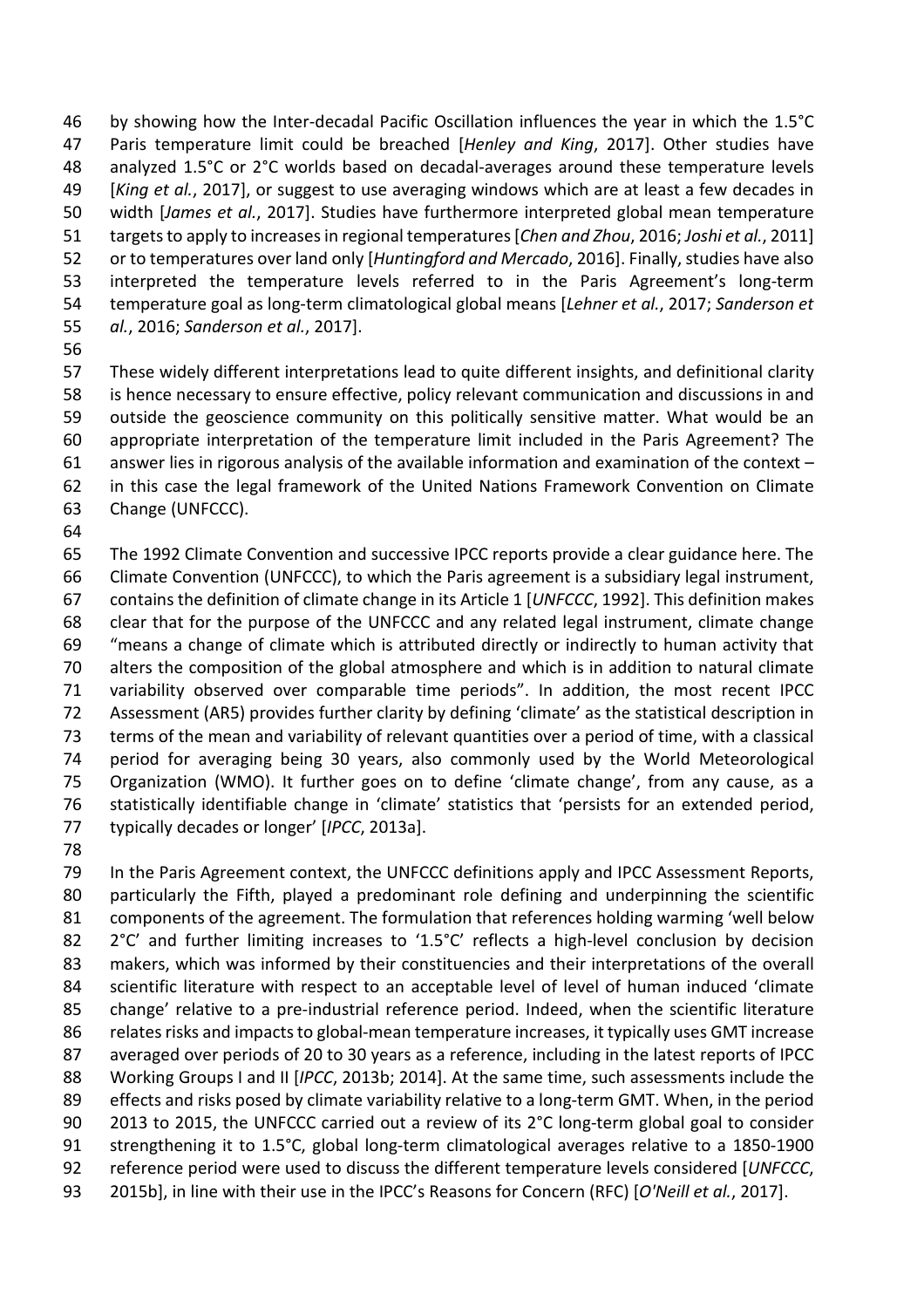Besides its use in impact studies, long-term GMT limits are also used in climate change mitigation studies, which here provide a further supporting perspective. The Paris Agreement indicates that to achieve its long-term temperature goal, greenhouse gas emissions need to be rapidly reduced in order to achieve *"a balance between anthropogenic emissions by sources and removals by sinks of greenhouse gases in the second half of this century".* This is equivalent to achieving global zero greenhouse gas emissions [*Schleussner et al.*, 2016] and linked to scientific findings on emission pathways characteristics in line with interpreting the UNFCCC temperature limits as global long-term climatological averages [*Clarke et al.*, 2014; *Rogelj et al.*, 2015], thus providing another line of evidence.

 As a consequence, it is clear that the temperature references in the Paris Agreement can only be understood as changes in climatological averages attributed to human activity excluding natural variability. Warming levels in the Paris Agreement hence do not refer to temperature modulations that are the result of chaotic patterns of natural variability on time scales of single years, months or days, or of temperature events in one particular geographical location. However, even when interpreting temperature levels embedded within the long-term temperature goal as climatological averages, some important sources of uncertainty remain, for example, related to the precise fraction of GMT increase to date that can be attributed to human activities [*Bindoff et al.*, 2013]. As this uncertainty is carried forward into the future, decision makers have to take it into account by pursuing global emission pathways that limit GMT increase to a given level with a given probability, for example 66 per cent [*Clarke et al.*, 2014].

 Why is the question of interpretation so important? Long-term temperature targets provide 119 guidance for short, mid and long-term global mitigation action, and can be translated into specific carbon budgets over different time periods that can inform mitigation requirements [*Clarke et al.*, 2014; *Collins et al.*, 2013]. This translation from temperature targets to carbon budgets requires specific choices about (i) the nature of the budgets, (ii) the probability and time horizon of achieving a given goal (for example, limiting warming to 1.5°C by 2100 with 50 per cent probability), and (iii) has to account for the geophysical uncertainty in the response of the climate system [*Collins et al.*, 2013; *Rogelj et al.*, 2016]. Adopting a different interpretation of the Paris long-term temperature goal will thus also alter carbon budget estimates.

 To illustrate this point, we here analyze how temperature target interpretations affect carbon budget estimates and in particular what the effect of including natural variability on an annual basis would be. We derive annual deviations of global mean surface air temperature from the centered 21-year running mean over the period 1900-2090 from 24 CMIP5 coupled climate models (GCMs) and the combined historical and RCP2.6 scenarios. The estimates of natural variability obtained in this way are still an approximation only, as low-frequency variability over multiple decades is not captured by this method. Averaged over all models, we find the 66% range of GMT deviations due to internal variability to be normally distributed and of the 137 order of +/-0.1°C (Figure 1, and Figure S1 for individual GCMs). This value is robust over time in RCP2.6 (Figure S2) and over different RCP scenarios (not shown). 

 Natural variability results in stochastic fluctuations around the long-term climatological GMT. For instance, in a world with long-term GMT rise stabilized at 1.5°C, annual GMT is expected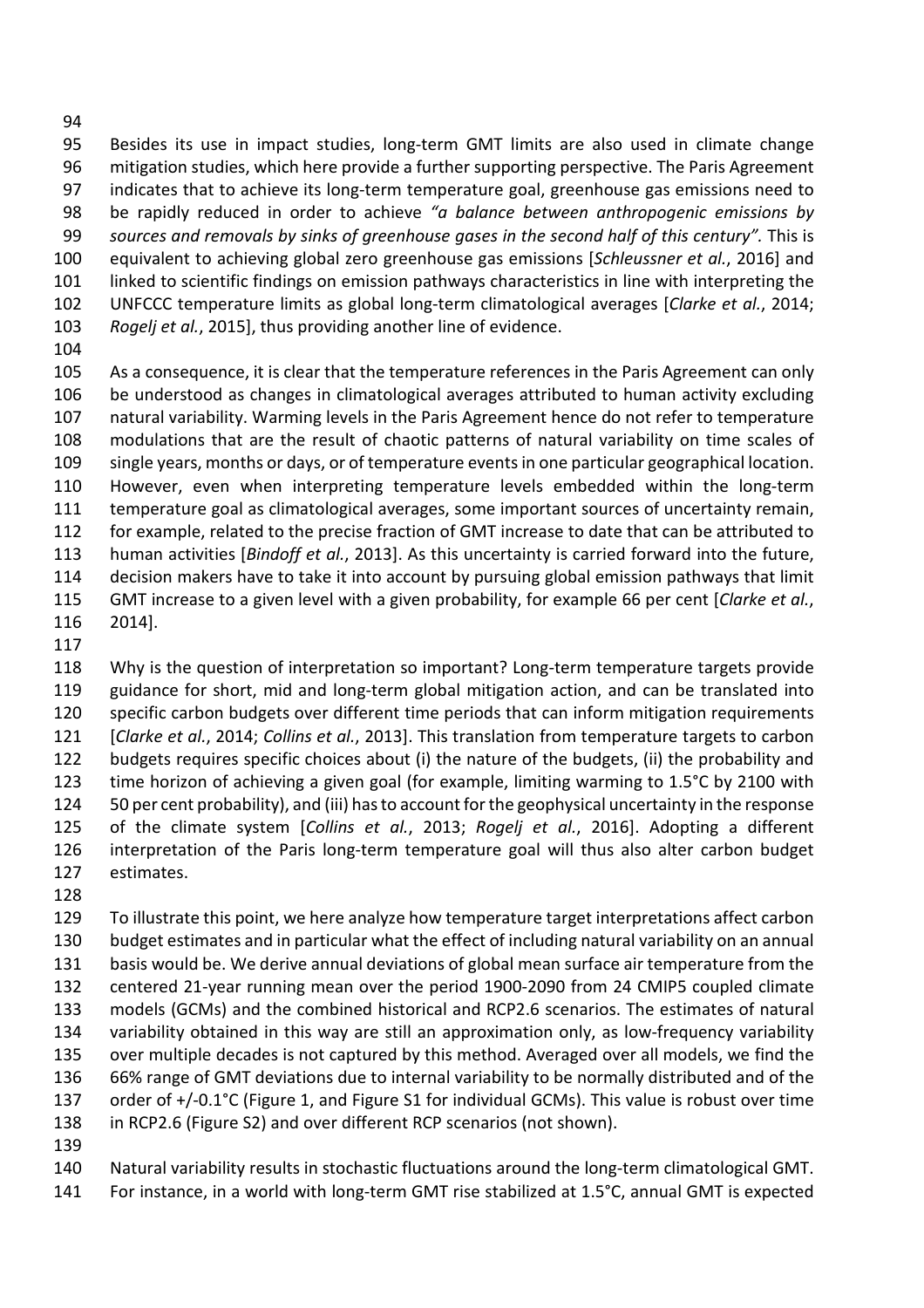to *exceed* 1.5°C in half of all years due to internal variability. We now assess changes to the 143 carbon budget for worlds in which we allow annual GMT to exceed 1.5°C in only one in 5, 10 or 20 years or, alternatively, never. To this end, we derive the estimated annual warming anomaly for each of these return periods with respect to the long-term mean. Subsequently, 146 to avoid annual warming with a given return period, we lower the long-term GMT target by the estimated maximum annual warming anomaly due to internal variability for each respective return period. We then derive the reduction in carbon budgets for each of these cases by means of the transient temperature response to cumulative emissions of carbon (TCRE, see Table 1).

 For the sake of this illustration, internal variability and the inferred anomalies are assumed to be independent from GMT warming (an assumption supported by CMIP5 model data, see Figure S2). This implies that the estimated carbon budget adjustments can also be used with higher temperature levels, like 2°C or 2.5°C.

 The adoption of annual mean warming targets instead of long-term temperature averages strongly influences the available carbon budget estimated to be compatible with '1.5°C'. In case the annual GMT would only be allowed to exceed the 1.5°C temperature limit once every 160 20 years, the carbon budget would be reduced by about 420 Gt  $CO<sub>2</sub>$ , nearly 20% of the originally estimated budget since 1870. If the 1.5°C limit should not be breached in any given year, the budget since 1870 is roughly halved, and already overspent today. In other words, there are substantial real-world policy differences involved in re-interpretations of the Paris Agreement's long-term temperature goal. Policymakers in Paris adopted the long-term temperature goal based upon the assessments supplied by the IPCC along with carbon budgets consistent with the goal.

 A thorough understanding of how the long-term temperature goal is interpreted in the UNFCCC is thus indispensable for scientific studies to provide policy relevant information and analysis to on-going national, regional and international policy discussions and negotiations implementing the Paris Agreement. It is important that scientists examining this topic are fully aware of the full legal and scientific characteristics of the Paris Agreement LTTG. By contextualising and communicating their insights, researchers can support decision makers in their efforts to pursue science-based policies in a forum that is already overloaded by unsubstantiated noise.

### **Acknowledgements**

 We acknowledge the modelling groups, the Program for Climate Model Diagnosis and Intercomparison, and the WCRP's Working Group on Coupled Modelling for their roles in making available the CMIP multi-model datasets, which can be accessed through http://cmip- pcmdi.llnl.gov/cmip5/data\_portal.html. Support for this dataset is provided by the Office of Science, U.S. Department of Energy. C.F.S. acknowledges support by the German Federal Ministry for the Environment, Nature Conservation and Nuclear Safety (16\_II\_148\_Global\_A\_IMPACT). The authors thank Michiel Schaeffer and Damon Jones for providing their expertise and insights into the UNFCCC process, and their comments and suggestions on this manuscript.

- 
-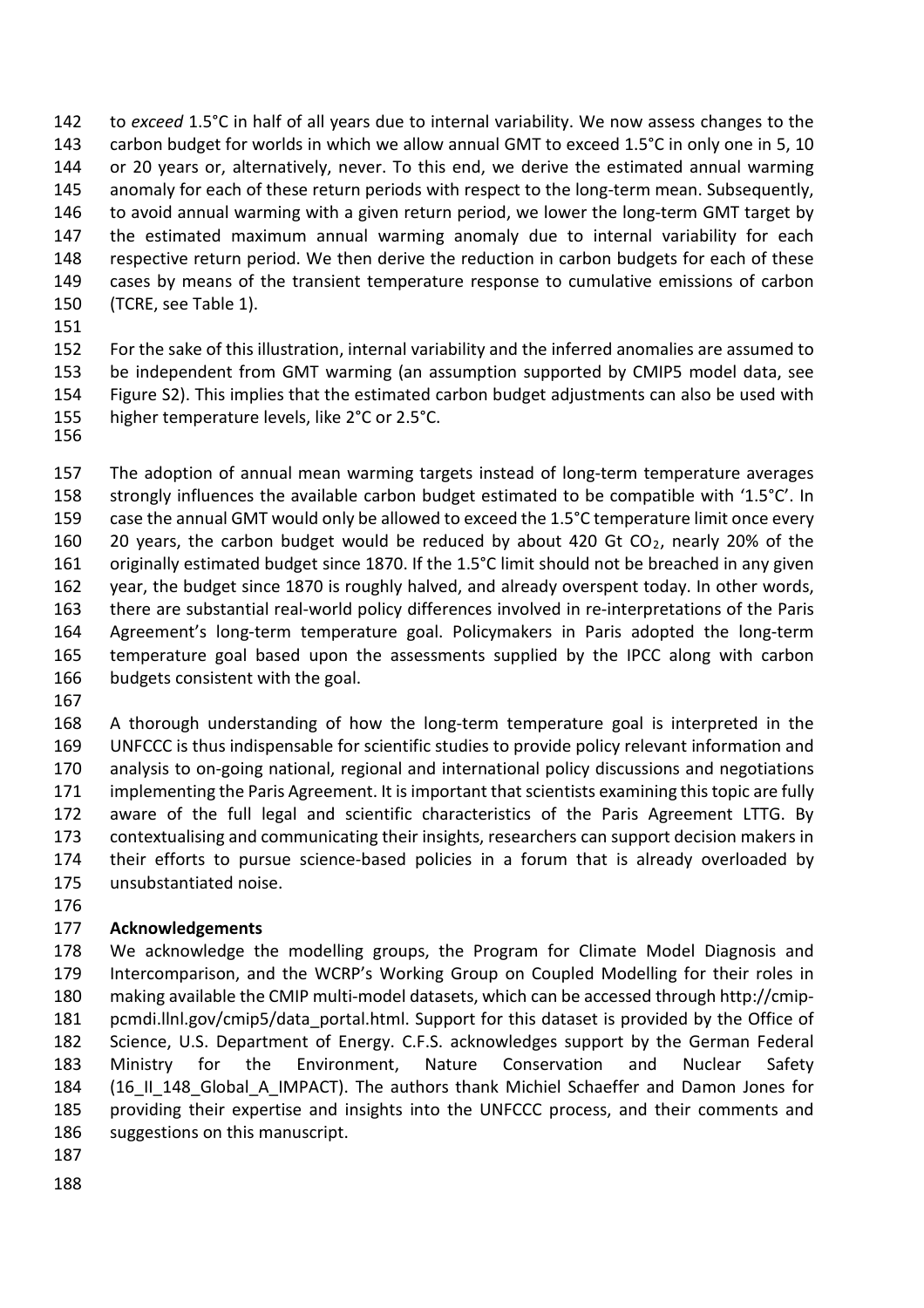#### 189 **Tables and figures**

#### 190

#### 191

| Exceedance of $1.5^{\circ}$ C         | 1 in 2 years | 1 in 5 years | 1 in 10 years | 1 in 20 years | <b>Never</b> |
|---------------------------------------|--------------|--------------|---------------|---------------|--------------|
| annual mean warming                   |              |              |               |               |              |
| Equivalent long-term global-mean      | 1.5          | 1.41         | 1.36          | 1.31          | $\sim$       |
| warming $[^{\circ}C]$                 |              |              |               |               |              |
| <b>Implied reduction in long-term</b> |              | 0.09         | 0.14          | 0.19          | 0.5          |
| global-mean warming $[^{\circ}C]$     |              |              |               |               |              |
| Implied reduction in carbon budget    |              | 200          | 311           | 422           | 1110         |
| [CHCO <sub>2</sub> ]                  |              |              |               |               |              |

**[Gt CO2]**

192 *Table 1: Implications of annual warming targets for equivalent long-term global-mean warming and respective carbon* 

193 *budgets, based on a TCRE of 1.65 °C / 1000 PgC, the arithmetic mean of the IPCC AR5's likely 0.8 to 2.5 °C / 1000 PgC range* 

194 *[Collins et al., 2013]. Note that the cumulative carbon budget for limiting warming to 1.5°C relative to 1861-1880 in 50% of* 

195 *the model simulations was reported to be of the order of 2300 Gt CO2, since 1870. This estimate assumes invariable non-CO2*  $contributions.$ 197

## 198



*Figure 1: Annual GMT anomalies from running 21-year average for 24 CMIP5 models and the 1900-2090 period (combined historical and RCP2.6 scenario). Levels of annual GMT anomalies for different return times are marked by vertical lines.*

199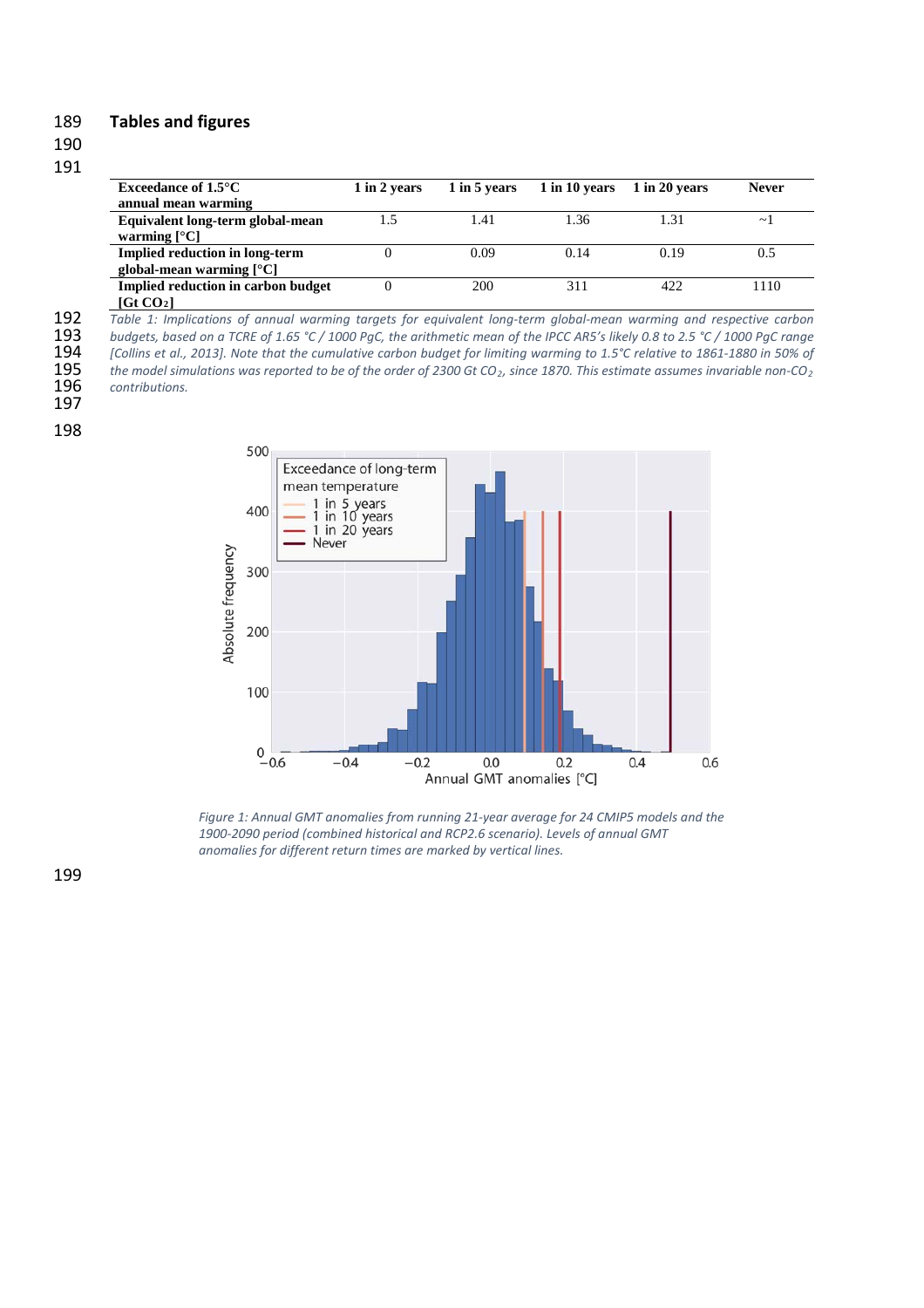- **References**
- 
- Regional, in Climate Change 2013: The Physical Science Basis. Contribution of Working Group I to the Fifth Assessment Report of the Intergovernmental Panel on Climate Change, edited by T. F. Stocker, D. Qin, G.-K. Plattner, M. Tignor, S. K. Allen, J. Boschung, A. Nauels, Y. Xia, V. Bex and P. M. Midgley, pp. 867-952, Cambridge University Press, Cambridge, United Kingdom and New York, NY, USA. 208 Chen, X., and T. Zhou (2016), Uncertainty in crossing time of 2 °C warming threshold over China, Science Bulletin, 61(18), 1451-1459, doi: 10.1007/s11434-016-1166-z. Clarke, L., et al. (2014), Assessing Transformation Pathways, in Climate Change 2014: Mitigation of Climate Change. Contribution of Working Group III to the Fifth Assessment Report of the Intergovernmental Panel on Climate Change, edited by O. Edenhofer, et al., pp. 413-510, Cambridge University Press, Cambridge, United Kingdom and New York, NY, USA. Collins, M., et al. (2013), Long-term Climate Change: Projections, Commitments and Irreversibility, in Climate Change 2013: The Physical Science Basis. Contribution of Working Group I to the Fifth Assessment Report of the Intergovernmental Panel on Climate Change, edited by T. F. Stocker, D. Qin, G.-K. Plattner, M. Tignor, S.K. Allen, J. Boschung, A. Nauels, Y. Xia, V. Bex and P.M. Midgley, pp. 1029-1136, Cambridge University Press, Cambridge, United Kingdom and New York, NY, USA. 221 Henley, B. J., and A. D. King (2017), Trajectories toward the 1.5°C Paris target: Modulation by the Interdecadal Pacific Oscillation, Geophysical Research Letters, 44(9), 4256-4262, doi: 10.1002/2017GL073480. Huntingford, C., and L. M. Mercado (2016), High chance that current atmospheric greenhouse concentrations commit to warmings greater than 1.5 °C over land, 6, 30294, doi: 10.1038/srep30294. IPCC (2013a), Annex III: Glossary, in Climate Change 2013: The Physical Science Basis. Contribution of Working Group I to the Fifth Assessment Report of the Intergovernmental Panel on Climate Change, edited by T. F. Stocker, D. Qin, G.-K. Plattner, M. Tignor, S.K. Allen, J. Boschung, A. Nauels, Y. Xia, V. Bex and P.M. Midgley, pp. 1447-1466, Cambridge University Press, Cambridge, United Kingdom and New York, NY, USA. IPCC (2013b), Climate Change 2013: The Physical Science Basis. Contribution of Working Group I to the Fifth Assessment Report of the Intergovernmental Panel on Climate Change, 1535 pp., Cambridge University Press, Cambridge, United Kingdom and New York, NY, USA. IPCC (2014), Climate Change 2014: Impacts, Adaptation, and Vulnerability. Part A: Global and Sectoral Aspects. Contribution of Working Group II to the Fifth Assessment Report of the Intergovernmental Panel on Climate Change, 1132 pp., Cambridge University Press, Cambridge, United Kingdom and New York, NY, USA. James, R., R. Washington, C. F. Schleussner, J. Rogelj, and D. Conway (2017), Characterizing half-a-degree difference: a review of methods for identifying regional climate responses to global warming targets, Wiley Interdisciplinary Reviews: Climate Change, 8(2), e457- n/a, doi: 10.1002/wcc.457. Joshi, M., E. Hawkins, R. Sutton, J. Lowe, and D. Frame (2011), Projections of when temperature change will exceed 2 [deg]C above pre-industrial levels, Nature Clim. Change, 1(8), 407-412, doi: 10.1038/nclimate1261.

Bindoff, N. L., et al. (2013), Detection and Attribution of Climate Change: from Global to